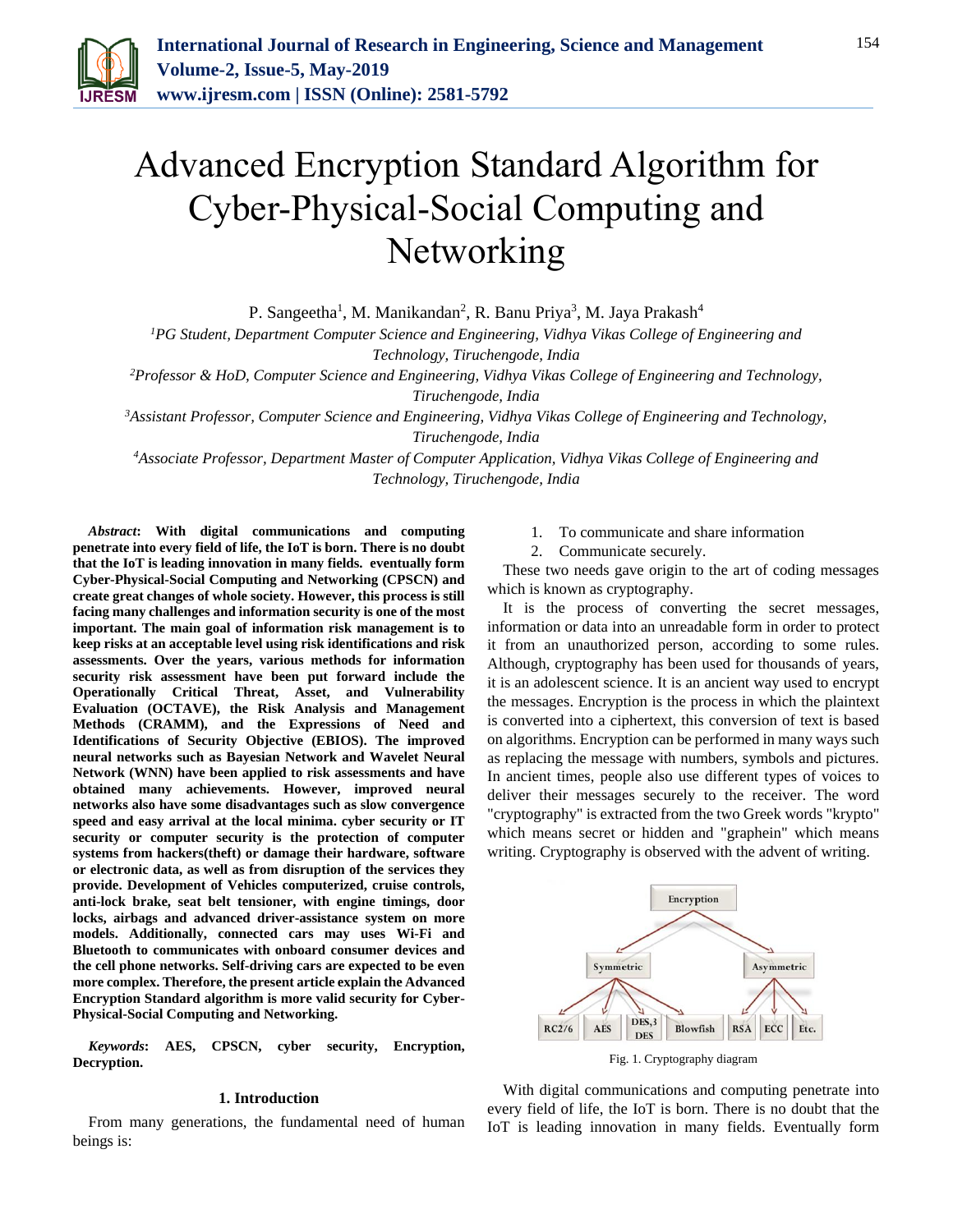

Cyber-Physical-Social Computing and Networking (CPSCN) and create great changes of whole society. However, this process is still facing many challenges and information security is one of the most important. The main goal of information risk management is to keep risks at an acceptable level using risk identification and risk assessment.

Over the years, various methods for information security risk assessment have been put forward include the Operationally Critical Threat, Asset, and Vulnerability Evaluation (OCTAVE), the Risk Analysis and Management Methods (CRAMM), and the Expressions of Need and Identifications of Security Objective (EBIOS). The improved neural networks such as Bayesian Network and Wavelet Neural Network (WNN) have been applied to risk assessments and have obtained many achievements. However, improved neural networks also have some disadvantages such as slow convergence speed and easy arrival at the local minima. we present a BPNN-based risk assessment method optimized by an improved cuckoo search (ICS) algorithm. Then, we put the improved Advanced Encryption Standard algorithm into a risk assessment model for a miniature IoT system.

# *A. Advanced encryption standard (AES)*

AES is the cryptography techniques which uses same secret key, on the Rijndael cipher algorithm. AES is based on substitution and permutation functions and uses complicated ways to produce strong and almost unbreakable key which is our aim in order to transmitting our sensitive data through the network.The first step of AES expand key with the 128 bits length to more than ten key which each of these keys have 128 bits length, the number of produced keys build variant cycle. Input Message parameter will be mixed with these keys. AES just uses AddRoundKey function in the K0 and in the Kn uses SubBytes, Shiftrows and AddRoundKey and in the AES uses in the K2 to Kn-1 all of four functions AddRoundKey, SubBytes, Shiftrows and Add Round Key. Same time message or plain text passes these complicated functions and will be converted to encrypted message or cipher text. AES uses this inverse pattern to produce same message from encrypted message. AES converts message and key to four by four matrix, working by matrix form is more easier than original form. Information security is to protect the information and systems. AES is more secure.



Fig. 2. AES architecture

The Advanced Encryption Standard (AES) is used to protect data against unauthorised access and to encrypt this. This designated AES (Advanced Encryption Standard)-128, AES (Advanced Encryption Standard)-192 or AES (Advanced Encryption Standard)-256 depending on the lengths. This method of encryption of any types of data is considered to be particularly secure and effective. AES is faster in both hardware and software.

# **2. Existing system**

A BP neural network is a supervised learning artificial neural network algorithm, which was proposed in 1986 by Rumelhart, Hinton and Williams. The algorithm has extensive applications in many fields and usually contains three layers. Due to the ability of back-propagating, the BP neural network has excellent adaptability in solving nonlinear problems. The gradient descent method is the most common learning rule of BPNN which adjusted the weights by calculating the least mean squared (LMS) between the actual and the desired outputs. BPNN has been widely used in many fields due to its excellent nonlinear problem solving ability. However, it also has some defects such as slow convergence rate under certain conditions and the tendency to fall into local minimum. To aiming at Cuckoo Search is a new nature inspired Method for solving real valued numerical optimization problems. The method utilize Leavy flights random walk(LFRW) and biased random walk to search for new solutions. The prediction results of BPNN have largest experimental errors, which indicate that BPNN is not fit as risk prediction method. There is a huge variation within the prediction results of CSBPNN, and some of them are not perfect. Part of dimensions to be too aggressive when the large actor is sampled or too insufficient in the case of small factors. Cuckoo Search is varied Scaling Factors.

#### **3. Problem statement**

The Internet of things is the network of physical objects, that are embedded with network connectivity, sensors, electronics, software that enables them to collect and exchange data consideration of the security challenges involved.

- The IoT creates opportunities for more direct integration of the physical world into computer-based systems, it also given the opportunities for misuse.
- Particularly, as the Internet of Things spreads widely, cyber-attacks are likely to become an increasingly physical threats.
- Incase front door's lock is connected to the Internet, and may be locked or unlocked from a phone, then a criminal could enter the home at the press of a button from a stolen or hacked phone. People could stand to lose much more than their credit card numbers by IoTenabled devices.
- Now a day's Vehicles are increasingly computerized, with cruise control, anti-lock brakes, engine timing,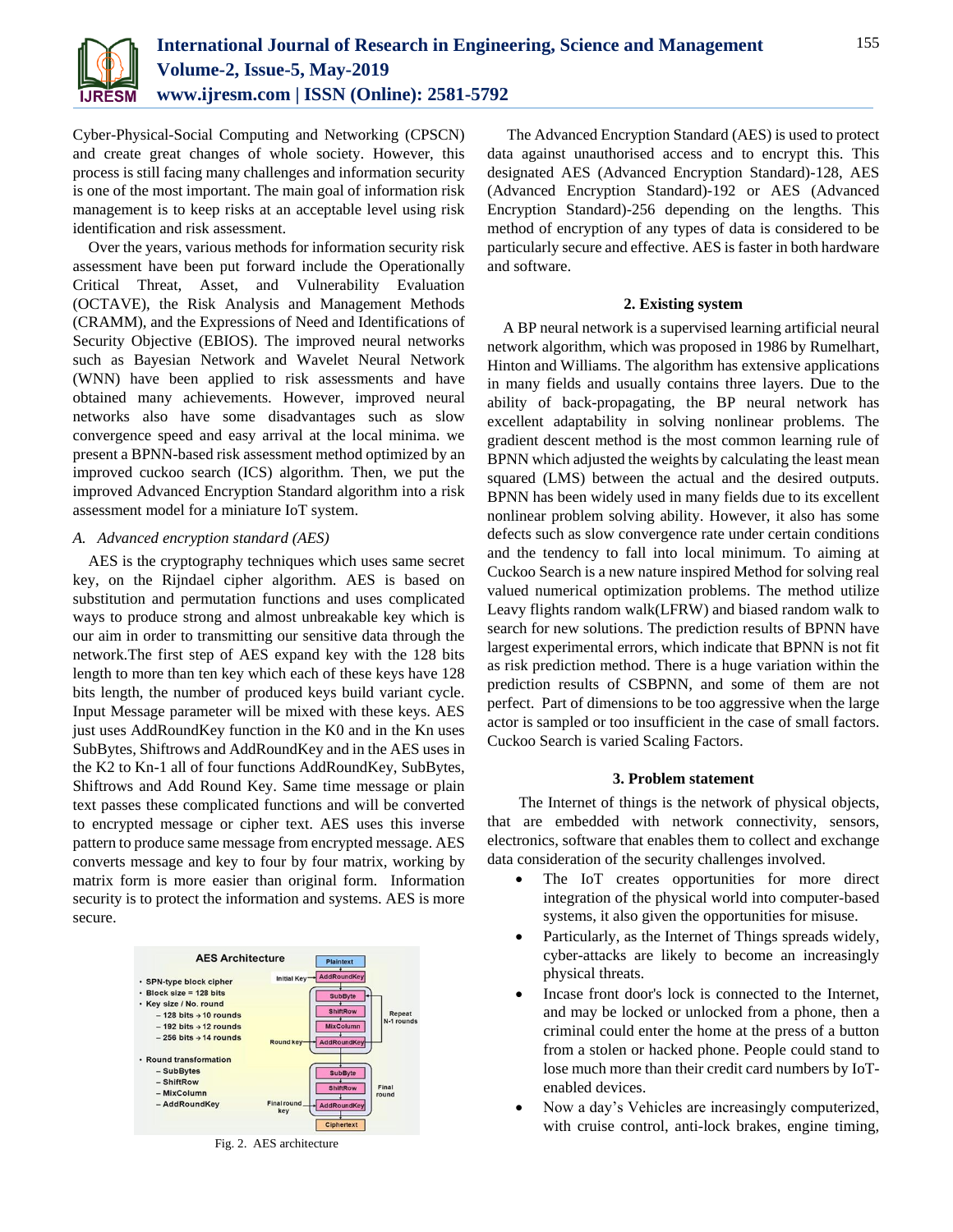

seat belt tensioners, airbags, door locks and advanced driver-assistance systems on many models and connected cars may use Wi-Fi and Bluetooth to communicate with the cell phone network and onboard consumer devices. Self-driving cars are expected to be even more complex.

 These all systems carry some security risk, and such issues have gained wide attention.

## **4. Proposed system**

In proposed system, an information security program is to protect the information and systems that support the operations and assets of the agency. AES is more secure. The Advanced Encryption Standard (AES) is used in order to protect data from unauthorised access. The cryptographic process key of varying lengths. It is designated on AES-128, AES-192 or AES-256 depending on the length. This encryption method any type of data is considered to be particularly secure and effective. AES is faster in both hardware and software. It is also possible that, this model will allow people to well understand the potential risks in their system and create an incentive for developer to create lower-risk apps that do not contain invasive ad networks and avoid over-requesting permissions. The model is applicable for all types of organizations which conducting information security risk assessment. Different type of Algorithms are widely used throughout all areas of IT (information technology). An Advanced Encryption Standard (AES) algorithm transforms data according to specified actions to protect it. It was intended to be easy to implement in hardware and software, as well as in restricted environments (for example, in a smart card) and offer good defenses against various attack techniques.

AES can be used for secure communication such as in image encryption, ATM networks and secure storage such as confidential documents, government documents and personal storage devices. In order to improve the performance, AES algorithm can be used in parallel manner to execute operations. AES algorithm will be also modified for its source code bottlenecks and this will also help in the performance of the AES.



Fig. 3. Use case diagram of proposed AES

The security of the AES will be improved by applying sine, cosine and tangent functions after performing the rounds to make the encrypted data more secure. In the first step we will input key and generate step key using secondary key expansion. This key will help in the encryption and decryption of the data. Below is the UML (Unified Modeling Language) to explain the encryption and decryption process.

In Use Case Diagram, the sender will enter a secret key and then key will be generated. Now the text to be encrypted is entered and as a result the encrypted text will be generated. On the receiver side, the receiver uses the same key to decrypt the text and will get the original text.



Fig. 4. Class diagram of proposed AES

In class diagram, there are two entities sender and receiver. The sender will send the text or image to encrypt, this encryption is done using AES algorithm. Then a secret key will be generated used in the encryption process. At the receivers end the text or image will be decrypted with the help of the same secret key.



Fig. 5. Key expansion of AES

*AES Encryption:* AES (Advanced Encryption Standard) Algorithm that browse the source file which is to be encrypted and destination file where encrypted data is copied to it and enter the user defined key which helps to encrypt the desired file and then select the encryption mode zero, CBC and ECB.

*AES Decryption:* AES (Advanced Encryption Standard) Algorithm that browse the source file which is to be decrypted and destination file where decrypted data is copied to it and enter the user defined key which helps to decrypt the desired file and then select the decryption mode zero, CBC and ECB.

- *A. Benefits of AES algorithm*
	- More Security
	- Lowest Cost